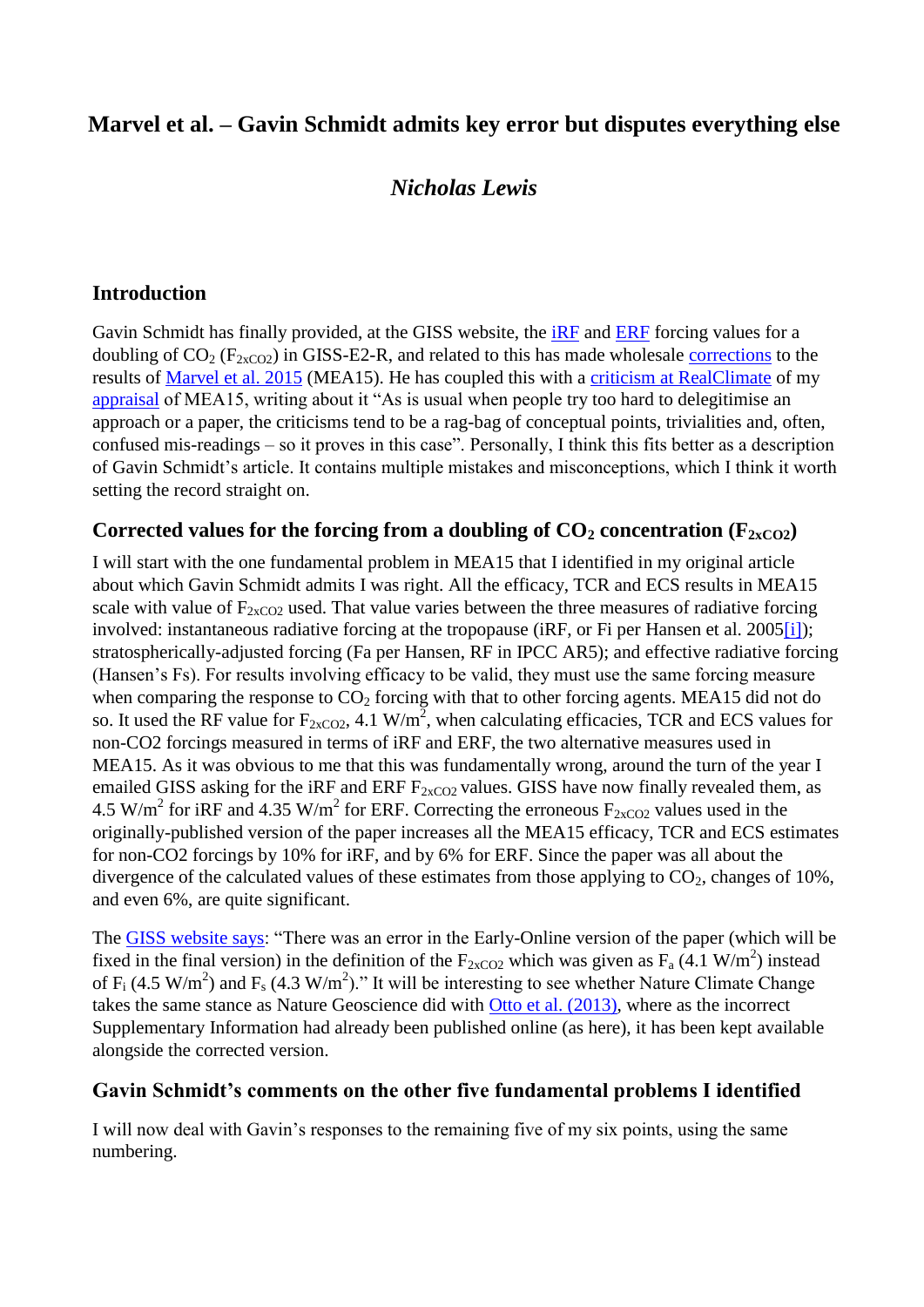#### *1. Use of an inappropriate climate state to measure forcings that are sensitive to climate state*

For some reason Gavin Schmidt paraphrases this, completely wrongly, as "MEA15 is working with the wrong definition of climate sensitivity". He writes "Point 1 is a misunderstanding of the concept of climate sensitivity and in any case would apply to every single paper being discussed including Lewis and Curry and Otto et al. It has nothing to do with whether those papers give reliable results."

I can only think that there is some "confused misreading" involved. [Equilibrium] climate sensitivity is defined as the increase in global mean surface temperature (GMST), once the ocean has reached equilibrium, resulting from a doubling of the equivalent atmospheric  $CO<sub>2</sub>$ concentration, being the concentration of  $CO<sub>2</sub>$  that would cause the same radiative forcing as the given mixture of  $CO_2$  and other forcing components. [ii] It is usual to assume that forcings from different agents are linearly additive; results from GCMs generally support this assumption. Nothing I wrote under my point 1. conflicts with any of this.

My point was that the forcing produced by certain agents (anthropogenic aerosols and ozone) appeared to be very different in the 1850 climate state (in which MEA15 measured forcings, both iRF and ERF) to that produced in the recent, warmer, climate state. Lewis and Curry and other observationally-based papers use estimates for recent values of these forcings that reflect the contemporary climate state, not the 1850 climate state. That is appropriate since it is the radiative forcing produced by aerosols, ozone etc. in the recent climate state, not in the 1850 climate state, that determines their effect on recent temperatures.

I pointed out that in GISS-E2-R the 2000 level of anthropogenic aerosol loading produces direct aerosol TOA radiative forcing of  $-0.40 \text{ W/m}^2$  in the 2000 climate, but zero forcing in the 1850 climate; and that when the climate state is allowed to evolve as in the all-forcings simulation ozone iRF forcing in GISS-E2-R is 0.28 W/m2 in 2000 versus 0.45 W/m2 per MEA15. In both cases, using the forcing values calculated in the 1850 climate state would appear to lead to a downward bias in estimation of efficacies, TCR and ECS in the Historical, all-forcings combined, case.

Gavin Schmidt complains, I presume in relation to this point, that: "He conflates different model versions (fully interactive simulations in Shindell et al (the p3 runs in CMIP5), with the noninteractive runs used in MEA15 (p1 runs)), and different forcing definitions (Fi and Fa)".

Well, for aerosols I took my comparison from Miller et al  $(2014)$ [iii] where it states in relation to the basic, non-interactive, NINT model version: "Koch et al. [2011] similarly found that NINT aerosols in the year 2000 result in TOA direct forcing of  $0.40 \text{ W/m}^2$  when using the double-call method (compared to our value of  $0.00 \text{ W/m}^2$  based upon the 1850 climate)." Gavin Schmidt is the second author of that paper: even if that statement conflates different model versions or forcing measures I don't think I can be blamed for relying on it.

For ozone, I used iRF values in both cases, but the  $0.28 \text{ W/m}^2$  value was for the fully-interactive TCADI version of GISS-E2-R, for which the iRF value in the 1850 climate state is 0.39 W/m<sup>2</sup> not 0.45 W/m<sup>2</sup>. My mistake, but the impact of using the correct 1850 climate state forcing value is minor. The year 2000 ozone concentration still produces a 39% higher iRF when imposed in the 1850 climate state than in the climate state produced by the Historical, all-forcings simulation (and 77% higher than when constant present day conditions are imposed). However, these are the effects in the TCADI version. Since no values based on the recent climate state appear to have been computed for ozone forcing in the NINT version, it is impossible to be sure what values should be used for its recent ERF and iRF ozone forcing.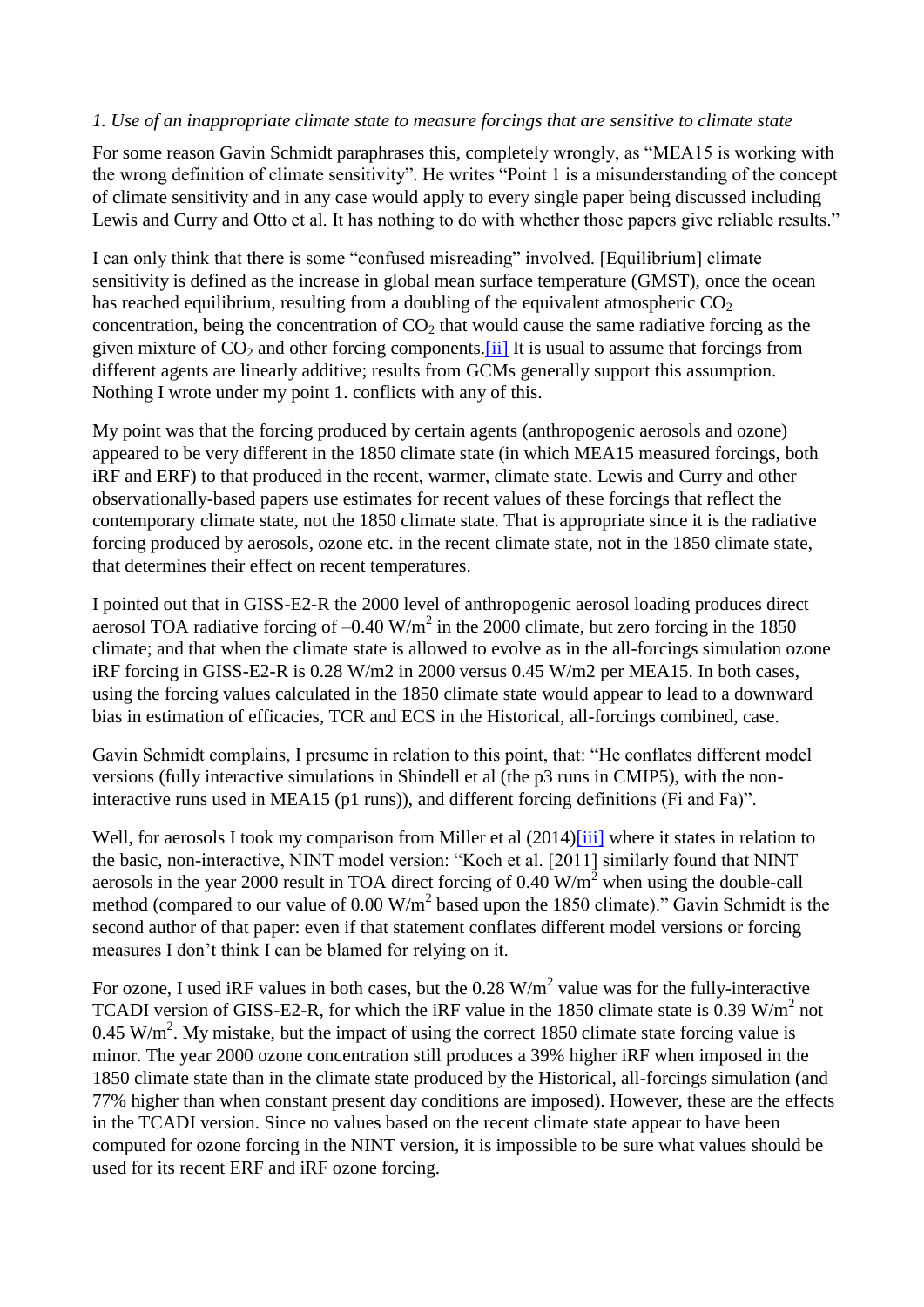#### *2. All previous papers using the historical records to estimate ECS actually estimate 'effective' climate sensitivity, which is smaller than ECS.*

Gavin Schmidt's paraphrasing states that effective climate sensitivity is smaller than ECS. But what I actually wrote was that *in GISS-E2-R* effective climate sensitivity increases with time since the forcing was applied, as it does in many GCMs. While effective climate sensitivity is smaller than ECS in many GCMs, it is not known whether that is the case in the real climate system, and MEA15 has nothing to contribute on this question.

The point I was making was that even if all forcing agents had an efficacy of one, as for  $CO<sub>2</sub>$ , estimating the ECS of GISS-E2-R from simulated changes over the historical period would be expected to give too low a value, since its effective sensitivity over such a period is lower than its ECS.

Gavin Schmidt claims that my point "begs the question entirely (why do analyses of transient simulations under-estimate ECS?". On the contrary, I want to separate out the effects on climate sensitivity estimation of varying GMST responses to different forcing agents, which is what MEA15 is about, from the effects of time-varying climate sensitivity in GISS-E2-R. Conflating these two completely different issues makes no sense.

#### 4. *MEA15 shouldn't have used ocean heat content data (or should have done so differently)*

Gavin Schmidt says that the point "misunderstands that MEA15 were trying to assess whether real world analyses give the right result. Using TOA radiative imbalances instead of ocean heat uptake (which cannot be directly observed with sufficient precision) would be pointless". He goes on to write: "What if you account for the additional energy storage (apart from the ocean) in the system? … The bottom line is that … assuming that ocean heat uptake is only 94% of the energy imbalance makes [no qualitative difference](http://data.giss.nasa.gov/modelforce/Marvel_etal2016.html) at all."

This is misleading. None of three 'real world' studies analysed in MEA15 used estimates of ocean heat uptake (OHU) only. One of the[m\[iv\]](http://climateaudit.org/2016/02/11/marvel-et-al-gavin-schmidt-admits-key-error-but-disputes-everything-else/#_edn4) did not even estimate ECS, and therefore used no estimate of heat uptake; it is not clear what the value for OHU attributed to that study in MEA15 represents. But Otto et al and Lewis and Curry both used increases in the Earth's energy inventory (the integral of its total radiative imbalance), as estimated in IPCC AR5. As well as ocean heat uptake, these estimates included energy change in the atmosphere, land and from ice melt.

Moreover, although OHU represented ~93% of the total energy change for real world estimates, that is not the case for the MEA15 values for OHU in GISS-E2-R. For the Historical (all-forcings) case OHU represents, as I wrote, 86% of the total radiative imbalance, looking at the whole period. The ratio appears to be lower, only 83%, over recent decades, which are more relevant to the estimation in MEA15 of equilibrium efficacy and ECS. Furthermore, the ratio varies between forcing agents. $[v]$ 

The claim that assuming that ocean heat uptake is only 94% of the energy imbalance makes no qualitative difference is irrelevant, even if true (the link given does not appear to show the effects of such an assumption). I am interested in quantitative results. Gavin Schmidt has made no attempt to counter my estimate that allowing for non-ocean energy absorption would increase most of the equilibrium efficacy and ECS estimates, typically by 5–10%[.\[vi\]](http://climateaudit.org/2016/02/11/marvel-et-al-gavin-schmidt-admits-key-error-but-disputes-everything-else/#_edn6)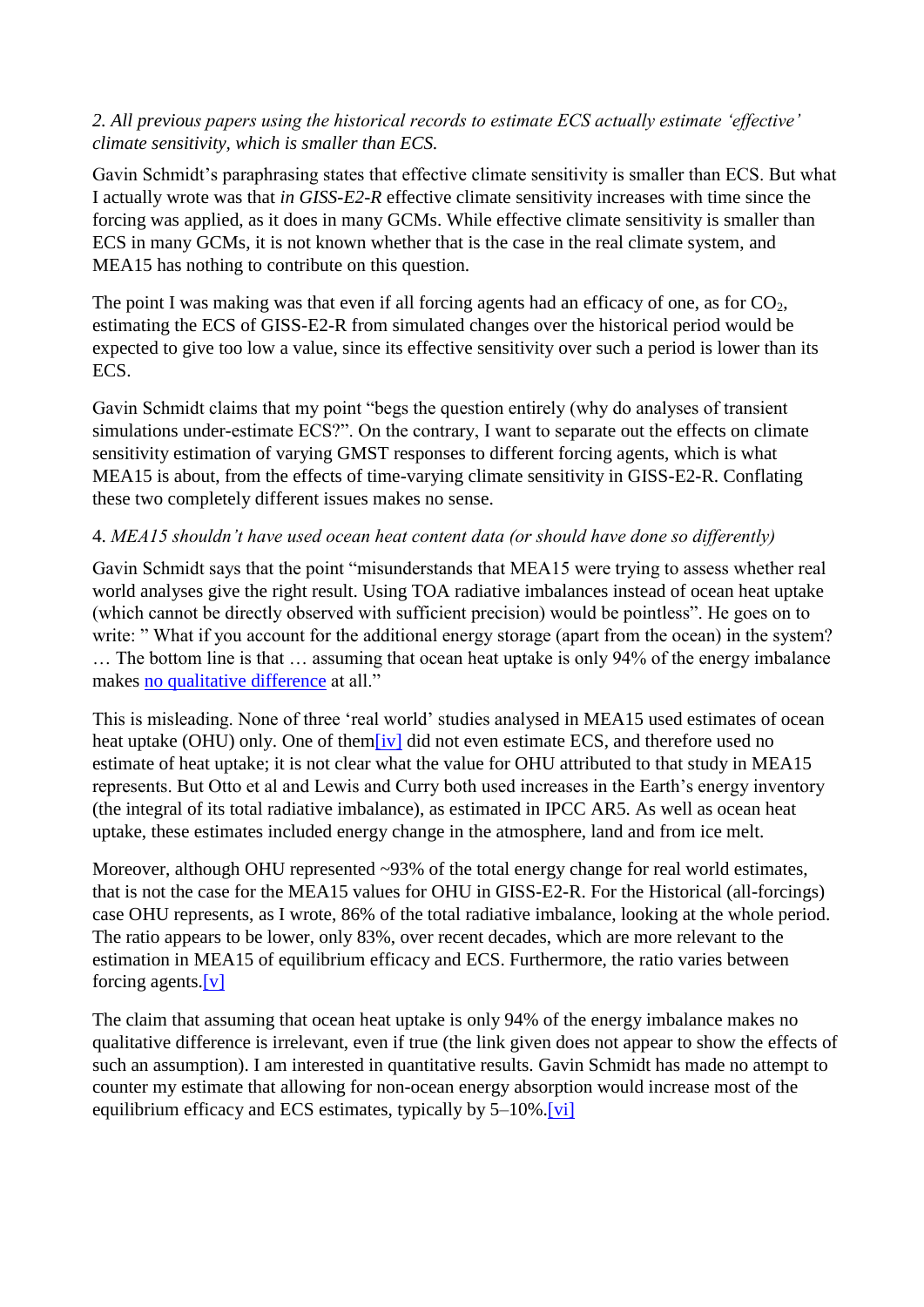#### *5. The regressions in MEA15 in the iRF case should have been forced to go through zero.*

Gavin Schmidt says this is "easily tested and found not to matter in the slightest (as could easily be inferred from the graphs)". This claim that is self-evidently wrong, other than as regards ease of testing. As I wrote originally, when the regression best-fit lines are required to pass through the origin, substantially different iRF efficacy estimates are obtained for land-use change (LU), ozone (Oz), solar (SI) and volcanoes (VI) forcings. Based on the corrected  $F_{2xCO2}$  value of 4.5 W/m<sup>2</sup>, iRF transient efficacy changes from 4.27 to 1.18 for LU; from 0.66 to 0.77 for Oz; from 1.68 to 1.47 for SI; and from 0.61 to 0.54 for VI.<sup>[vii]</sup> That the regression slopes involved will change, radically for LU, is obvious from the graph in Gavin Schmidt's [Ringberg15 presentation.](http://www.mpimet.mpg.de/fileadmin/atmosphaere/WCRP_Grand_Challenge_Workshop/Ringberg_2015/Talks/Schmidt_25032015.pdf) It is less obvious from the equivalent graph in MEA15, as there the area around the origin is obscured by large decadalmean blobs.

I have some other objections to the regressions. MEA15 states, in the SI:

"TCR and ECS are calculated by regressing ensemble-average decadal mean forcing or forcing minus ocean heat content change rate against ensemble-average temperature change."

However:

- MEA15 actually regressed the opposite way round. They decadally regressed temperature change (as the *y* variable) against (as the *x* variable) forcing or forcing minus ocean heat content change rate. In some cases, this makes a significant difference to the results.
- MEA15 didn't regress ensemble-average values. They actually regressed individual run values and then took the ensemble mean of the regression slopes. This makes no difference for TCR and transient efficacy estimates, but it does for equilibrium efficacy and ECS estimates.
- MEA15 seriously miscalculated their *t*-distribution based uncertainty ranges. They are all double the correct value, except for the Historical All-forcings case, where they are more than double. In that case, they seem also to have overlooked that there is one more simulation run than in the other cases.

#### *6. The linearity of the different forcings is only approximate.*

As I wrote originally, the differences between the sum of (ensemble mean) values for the individual forcing simulations and the Historical (All forcings) simulations are ~10% for Δ*T* and iRF Δ*F* values. Such a difference is not insignificant in the context of a shortfall in efficacy (averaging the transient and equilibrium estimates) that is only slightly larger, at 13%.

I also wrote that "For unknown reasons, both plotted iRF Δ*F* values are shifted by approaching 10% relative to the data." This was not an important point: as the iRF regressions use an intercept term, shifting the  $\Delta F$  values does not affect the slope and hence has no effect on MEA15's results. I was just noting it as another unexplained oddity in MEA15, which it was. However, Gavin Schmidt has gone to town on this, writing:

"His calculations didn't use the decadal mean forcings/responses that were used in MEA15 and thus he 'found' a -0.29 W/m<sup>2</sup> 'error' in our graphs. [Despite having been told of this error weeks ago, no acknowledgement of this mistake has been made on any of the original posts]."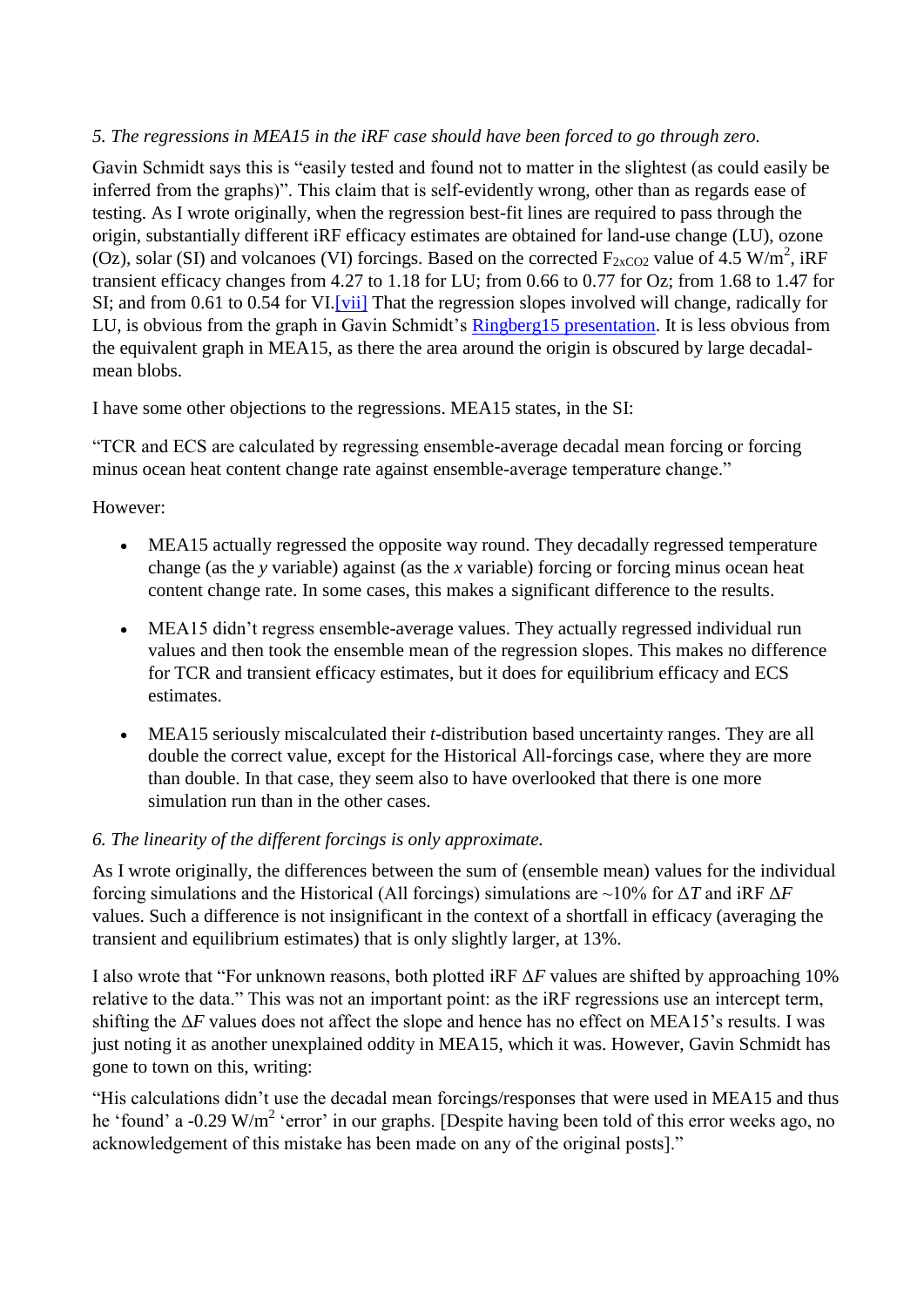I think he is referring to his response at RealClimate to a comment of mine, in answer to a query by another reader, reiterating that the iRF for volcanoes appears to have been shifted by  $\sim$ +0.29 W/m<sup>2</sup> from its data values. Gavin Schmidt responded:

"You are confused because you are using a single year baseline, when the data are being processed in decadal means. Thus the 19th C baseline is 1850-1859, not 1850. We could have been clearer in the paper that this was the case, but the jumping to conclusions you are doing does not seem justified. – gavin".

Indeed, I used forcings in the year 1850, when they were zero, as the baseline. Since MEA stated (in Figure 1 of the SI) that ensemble-average temperature response anomalies were relative to 1850, and nowhere did the paper suggest that forcings were treated differently, as anomalies relative to 1850-59 or any other period, it seemed to me to be natural to use the forcing values as they were.

Moreover, it seems that Gavin Schmidt is himself confused. Although the corrected Supplementary Information repeats the statement (in Figure S1) "(h): Ensemble-average temperature anomalies (relative to 1850) for each single-forcing simulation", the current version of Figure S1 at the relevant [GISS webpage](http://climateaudit.org/2016/02/11/marvel-et-al-gavin-schmidt-admits-key-error-but-disputes-everything-else/data.giss.nasa.gov/modelforce/Marvel_etal2016.html) states "(h): Ensemble-average temperature anomalies (relative to 1850–59) for each single-forcing simulation". Furthermore, both these contradictory statements appear to conflict with the statement, in the text of both versions of the SI, that temperature anomalies are calculated with respect to pre-industrial control averages, with any temperature drift removed.

I also raised another point under this heading – that there were hints that land use forcing might have been omitted from the calculated values for Historical forcing. As I wrote, if that were the case, it would incorrectly depress the efficacy estimates relating to Historical iRF.

### **Additional issues**

Gavin Schmidt also writes:

"Lewis in subsequent comments has claimed without evidence that [land use was not properly](http://climateaudit.org/2016/01/21/marvel-et-al-implications-of-forcing-efficacies-for-climate-sensitivity-estimates-an-update/)  [included](http://climateaudit.org/2016/01/21/marvel-et-al-implications-of-forcing-efficacies-for-climate-sensitivity-estimates-an-update/) [\[viii\]](http://climateaudit.org/2016/02/11/marvel-et-al-gavin-schmidt-admits-key-error-but-disputes-everything-else/#_edn8) in our historical runs, and that [there must be an error](http://climateaudit.org/2016/01/08/appraising-marvel-et-al-implications-of-forcing-efficacies-for-climate-sensitivity-estimates/#comment-766003) [\[ix\]](http://climateaudit.org/2016/02/11/marvel-et-al-gavin-schmidt-admits-key-error-but-disputes-everything-else/#_edn9) in the model radiative transfer. He has also suggested that it is statistically permissible to eliminate outliers in the ensembles because he doesn't like the result (it is not). These are simply post hoc justifications for not wanting to accept the results."

Let's see what I actually wrote, and my justification for doing so.

### a) *Inclusion of land use forcing*

The link given is to my update article at Climate Audit; it contains a section headed "Possible omission of land use change forcing from Historical forcing data values". In it, I showed regression results that provided evidence strongly suggesting that LU forcing had indeed been omitted from the reported Historical forcing data values. But, despite this evidence, I didn't state that it had definitely been omitted. Rather, I concluded:

" I really don't know what the explanation is for the apparently missing Land use forcing. Hopefully GISS, who alone have all the necessary information, may be able to provide enlightenment."

I have in fact had some perfectly friendly correspondence with Ron Miller of GISS, another author of MEA15, about this issue. He has looked into it and can see no evidence of LU forcing having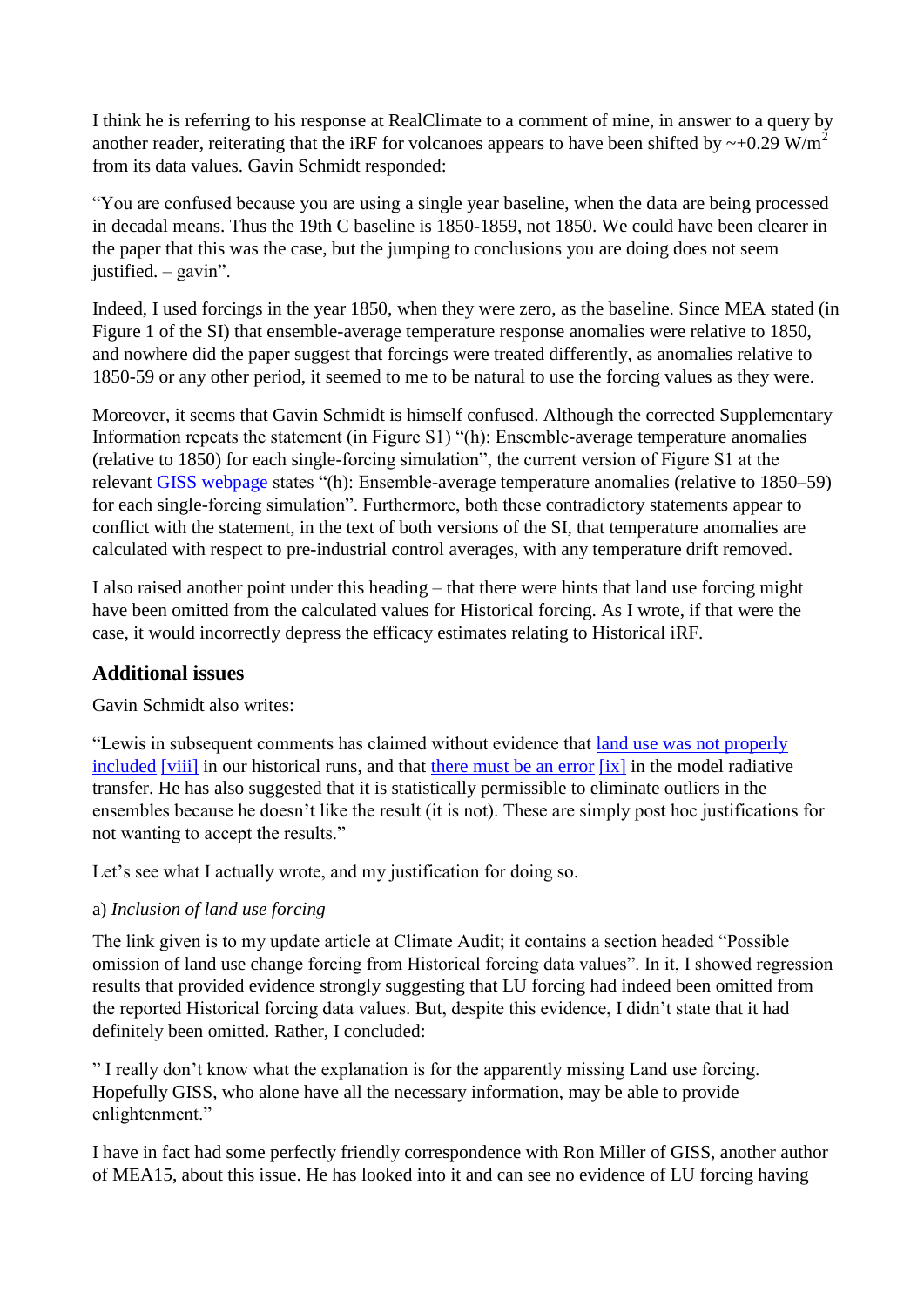been omitted for the Historical simulations themselves. I accept this, having no strong evidence to the contrary. That leaves the possibility that whilst LU forcing was included in the forcings applied during the Historical simulations, it somehow wasn't included when computing the value of the total forcing applied in that simulation. That had originally seemed to me unlikely, but it has been pointed out  $[x]$  that the forcing value is calculated separately. Certainly, it seems to me that LU forcing could have been omitted from the calculation of total forcing if there was some bug in the code used to perform the calculations (or possibly if there were an error in the settings used).

In addition to the regression results based on global data, there is almost no trace of LU forcing in the spatial pattern for Historical, All forcings together. Compare Figures 1 and 2 below. Other forcings are fairly uniform in the regions where patches of extremely negative LU forcing are located. If LU forcing was included in the calculation of All forcings together, then why is there no trace of its spatial pattern? Is there something very singular about the workings of GISS ModelE2?



**Figure 1.** Reproduction of Figure 4c from Miller et al 2014: LU forcing in 2000 (vs 1850)



**Figure 2.** Reproduction of Figure 4d from Miller et al 2014: Historical forcing in 2000 (vs 1850)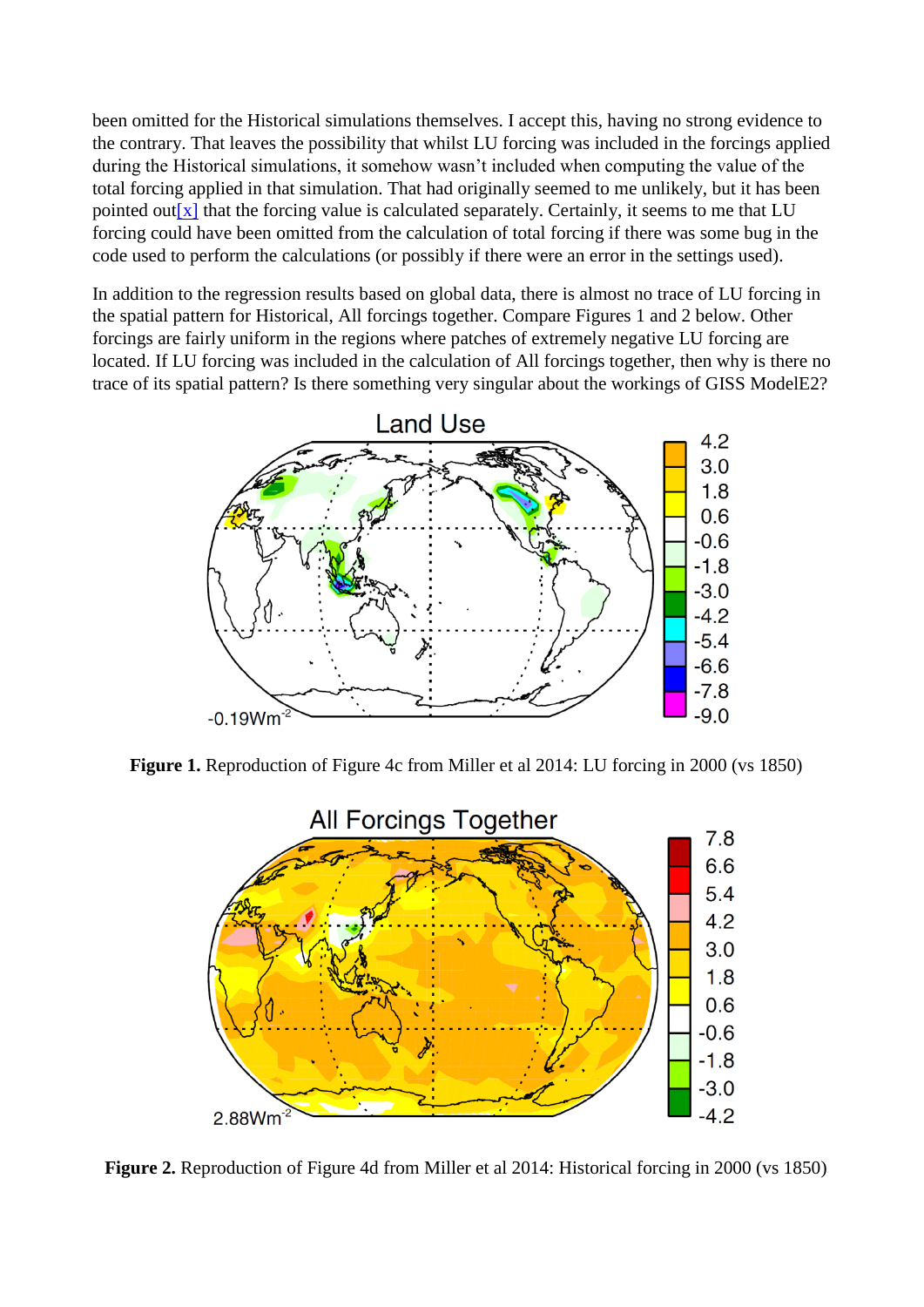#### b) *There must be an error in the model radiative transfer code*

The link given for this is to a comment of mine at Climate Audit, where I said:

"The GISS-E2-R increase in GHG ERF is 3.39  $W/m^2$ . The 1850-2000 increase in GHG RF and ERF per AR5 Table AII.1.2 is 2.25 W/m<sup>2</sup>, but I use the higher 1842–2000 increase of 2.30 W/m<sup>2</sup> since the 1850 CO<sub>2</sub> concentration in GISS ModelE2 was first reached in  $\sim$ 1842". If one strips out the CO<sub>2</sub> contributions, of 1.38 W/m<sup>2</sup> for AR5 (based on an  $F_{2xCO2}$  of 3.71 W/m<sup>2</sup>) and of ~1.53 W/m<sup>2</sup> for GISS-E2-R (based on an ERF  $F_{2xCO2}$  of 4.1 W/m<sup>2</sup>) the contribution of the other long lived GHG is 0.92 W/m<sup>2</sup> per AR5 and  $\sim$ 1.86 W/m<sup>2</sup> for GISS-E2-R.

That is, methane, nitrous oxide, CFCs and minor GHGs add TWICE as much forcing in GISS-E2-R as per the AR5 best estimate.

As I wrote, it looks as if GISS-E2-R radiative transfer computation in GISS-E2 may be inaccurate."

When I write "may be inaccurate", I mean just that. I do not mean, as Gavin Schmidt implies I do, that "there must be an error". Moreover, far from making a claim based on no evidence, I set out in detail the evidence that it was based on.

The divergence is slightly smaller using the corrected ERF  $F_{2xCO2}$  value of 4.35 W/m<sup>2</sup>: ERF attributable to about non- $CO_2$  greenhouse gases is then about 190% higher in GISS-E2-R than it is according to AR5. Gavin Schmidt has not attempted to justify the large difference, or to refute my calculation.

#### c) *My alleged suggestion that it is statistically permissible to eliminate outliers in the ensembles because I didn't like the result*

This is quite wrong. I made no such suggestion, and Schmidt cites no evidence that I did so. What I wrote about the extreme outlier LU run 1 in my original article was this:

"It appears that the very high (although not statistically significant) best estimates for LU efficacy are affected by an outlier, possibly rogue, simulation run…. The difference from the ensemble mean is over four times as large as for any of the other 35 simulation runs. The LU efficacies estimates are greatly reduced if run 1 is excluded."

In my second article I expanded on the issue as follows:

"Whatever the exact cause of the massive oceanic cold anomaly developing in the GISS model during run 1, I find it very difficult to see that is has anything to do with land use change forcing. And whether or not internal variability in the real climate system might be able to cause similar effects, it seems clear that no massive ocean temperature anomaly did in fact develop during the historical period. Therefore, any theoretical possibility of changes like those in LU run 1 occurring in the real world seems irrelevant when estimating the effects of land use change on deriving TCR and ECS values from recorded warming over the historical period."

Maybe Gavin Schmidt doesn't understand this point. My case for considering excluding LU run 1 has nothing to do with whether I like the result of the run or not.